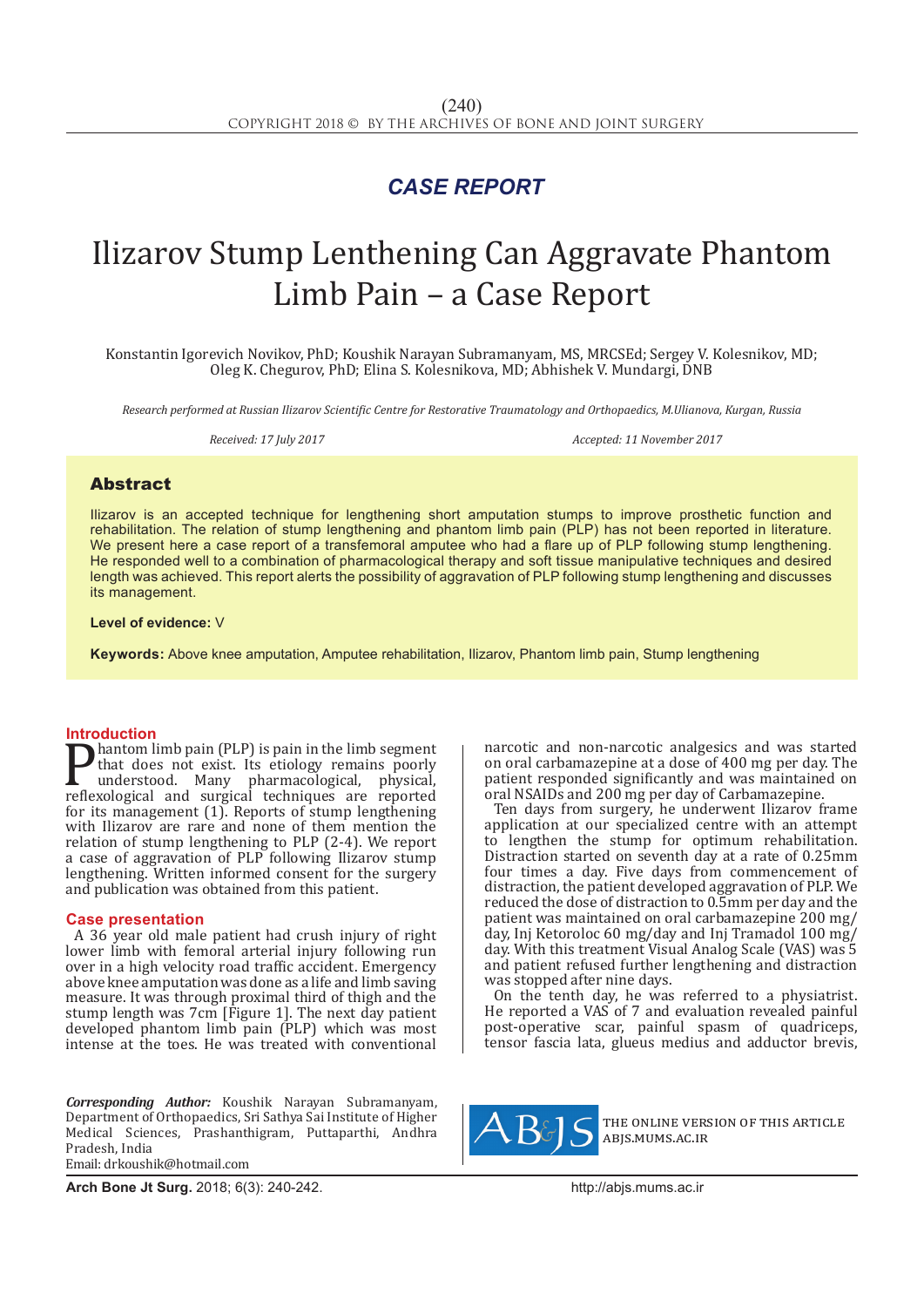VOLUME 6. NUMBER 3. MAY 2018



**Figure 1. Radiograph of proximal femur stump before lengthening.**

soreness of urogenital diaphragm, tenderness over right sacroiliac joint and limited motion of L4/5 and  $L\bar{5}/S1$  spinal segments. On the same day he underwent manipulative therapy consisting of myofascial release of the painful scar, quadriceps, tensor fascia lata, glueus medius, adductor brevis and urogenital diaphragm and mobilization of L4/5 and L5/S1 spinal segments. Immediately after the session, VAS dropped to 1 and all



**Figure 3. Radiograph of proximal femur stump well consolidated after 5cm lengthening.**

THE ARCHIVES OF BONE AND JOINT SURGERY. ABJS.MUMS.AC.IR STUMP LENGTHENING AGGRAVATES PHANTOM LIMB PAIN



**Figure 2. Radiograph of proximal femur stump after gradual distraction with fixator in situ.**

medications were stopped.

Distraction was restarted on the next day at a rate of 0.25 mm thrice daily. PLP reappeared to the extent of VAS 3, but was only till the knee and could be well controlled by injection of 60 mg of Ketorolac as per need basis. Five more sessions of the same manipulative therapy was given at a frequency of one per week. At the end of distraction VAS was at 1 and was maintained at the same level till removal of fixator [Figure 2]. At 15 weeks follow up from removal of fixator patient was completely free of pain without any analgesics. Throughout the period, the patient was on regular stump mobilisation and strengthening exercises as usual. The period of distraction was 62 days after which the Ilizarov fixator was left in place for 104 days for maturation of regenerate. The stump achieved the planned lengthening of 5cm, i.e., by more than 70% of its original length and was rehabilitated well with prosthesis [Figure 3].

### **Discussion**

Above knee amputations are associated with significant morbidity and mortality and aggressive rehabilitation of such amputees assume high priority (5, 6).

Up to 75% of amputees present with PLP (7). It usually begins in the first few days after amputation, and in most cases becomes chronic, with a high variability in terms of frequency, intensity and quality of pain sensation (8). The presence of preoperative limb pain and associated depressive symptoms directly correlates with its incidence, persistence and intensity of PLP (9).

To our knowledge this is the first report of aggravation of PLP in stump lengthening. This also alerts the possibility of appearance of PLP in stump lengthening